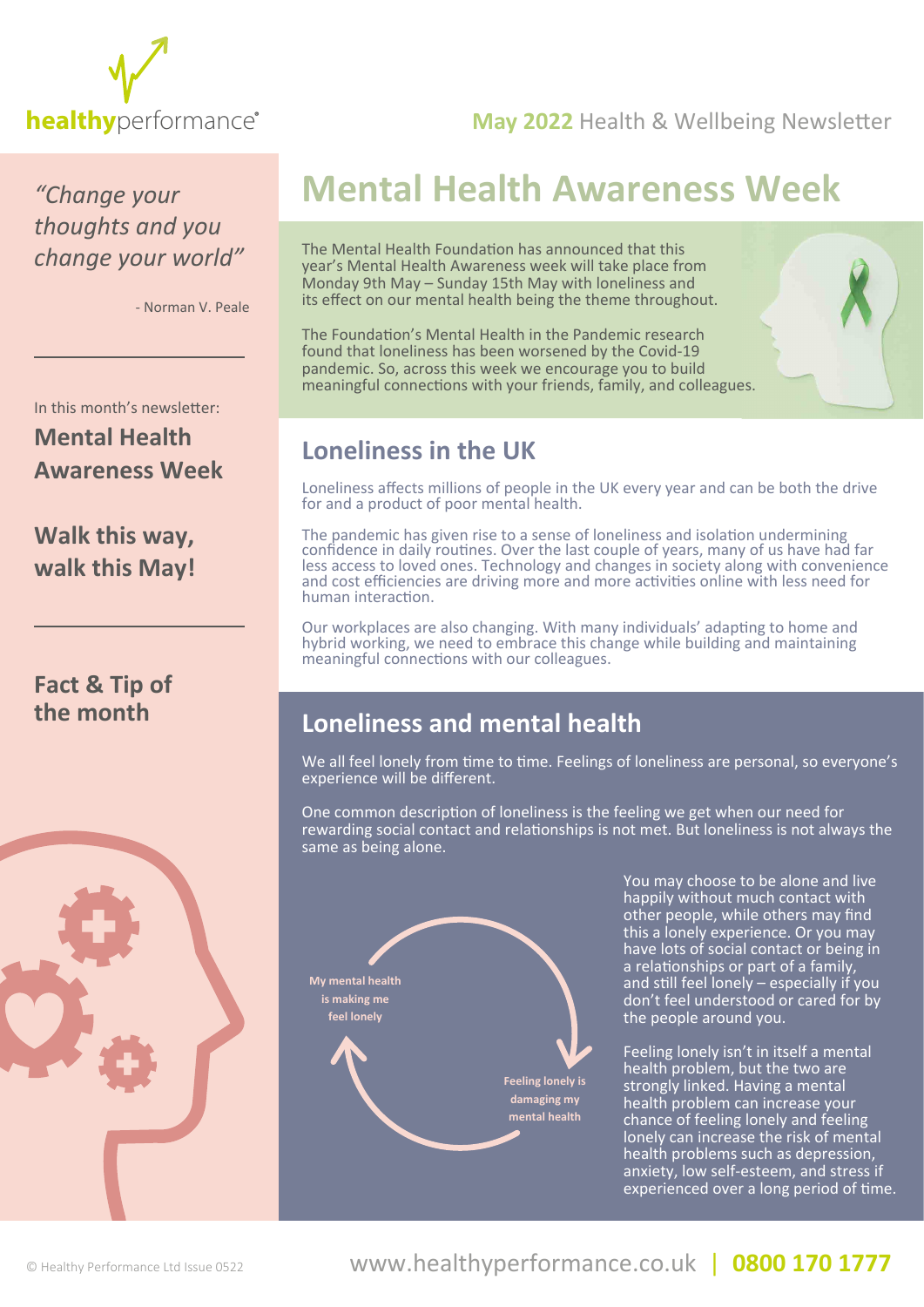

# **Tips to manage loneliness**

#### **Make your alone time meaningful**

If you don't enjoy your own company very much, this could be a struggle initially, but one that gets easier with practice.

Instead of focusing on the fact that you're alone, make your alone time meaningful and focus on self-love.

Think about the things that really make you feel good and use your alone time to do these. It could be anything from taking a walk outside, having a pamper evening, re-organising your kitchen or cooking yourself a three-course meal.

The more you use your alone time to do the things you love, the more you will begin to appreciate and look forward to these moments.

#### **Make new connections or nurture existing ones**

If you're feeling lonely because of a lack of satisfying social contact in your live, you could try to meet more, or different people.

Consider joining a class or group based on your hobbies or interest, or if you can, volunteering is a good way of meeting people.

If you're feeling lonely because you don't spend enough time with your existing connections, reach out and arrange to meet for a coffee or even for a catch up over the phone! Life gets busy and it's easy to slip into the rut of feeling like people don't care if responsibilities.

#### **Try to open up**

You might feel that you know plenty of people, but what is actually wrong is that you don't feel close to them, or they don't give you the care and attention that you need.

In this situation it might be helpful to open up about how you feel to friends and family. If you don't feel comfortable opening up to the people you know, you could try speaking with a therapist or using a peer to peer support service – see if your workplace EAP provider offers signposting to talking therapies and CBT!

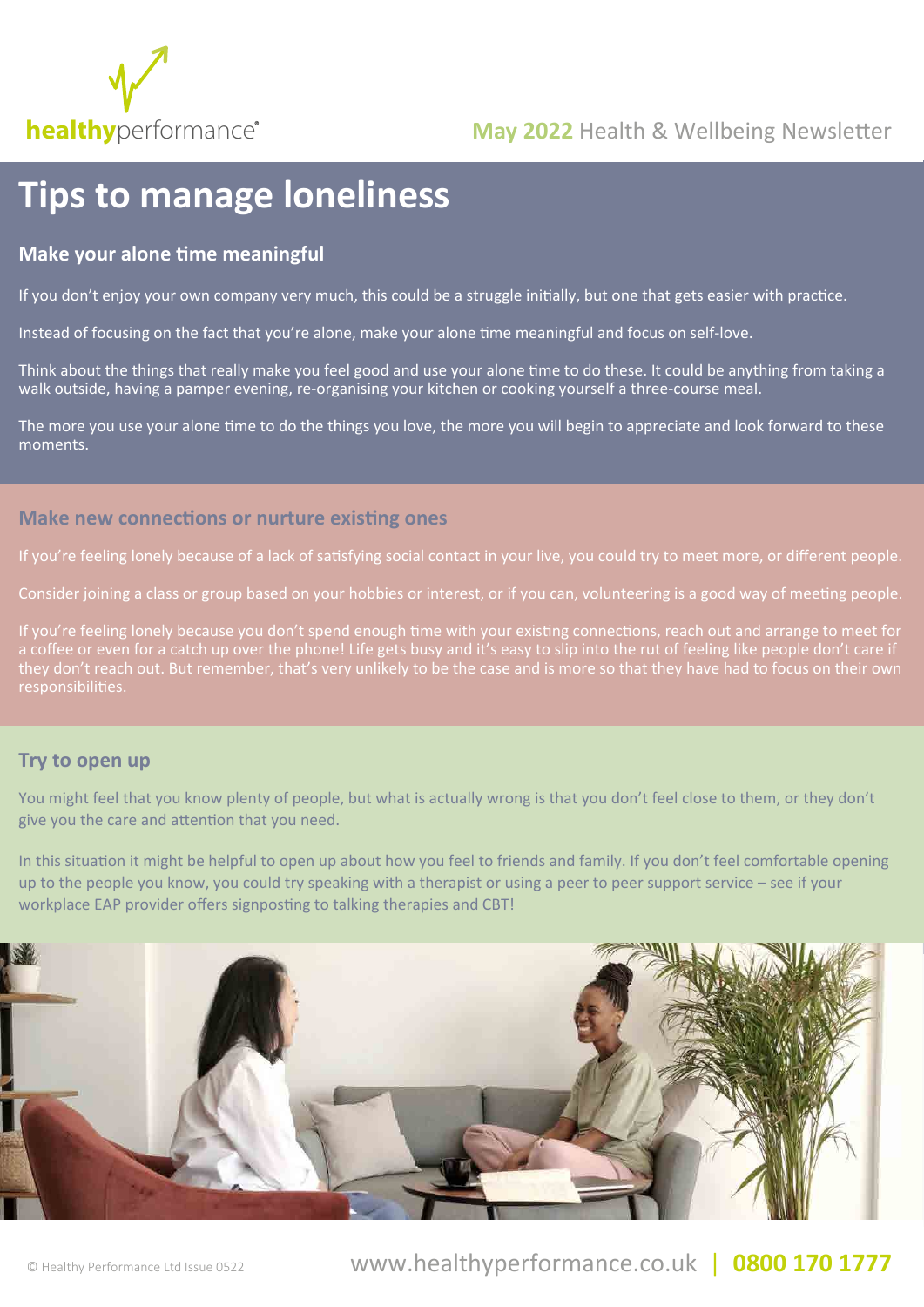<span id="page-2-0"></span>

## **healthy** [performance](www.healthyperformance.co.uk)<sup>®</sup> May 2022 Health & Wellbeing Newsletter

# **Walk this way, walk this May!**

National Walking Month (co-ordinated by Living Streets) takes place annually in May and is a great opportunity to get active and learn about the local walks in your areas as well as the benefits you can feel from walking. This year, Living Streets is encouraging people to try walking for just 20 minutes a day by joining in with their #Try20 campaign.

#### **20 minutes a day to keep the doctor away**

Moving our bodies regularly has innumerable benefits and we've outlined some of these below.

1 Studies have found that taking a moderately-paced walk can instantly improve your mood as well as easing symptoms of depression and anxiety. This is due to endorphins being released that trigger a positive feeling in the body.

**2 Exercise, such as ten minutes of brisk or moderate walking three times a day, lowers blood pressure by reducing blood vessel stiffness so blood can flow more easily.**

3) Research published in 2018 reported that brisk walking for 30 minutes can increase the activity of your body's white blood cells, boosting your immune system's defences against pathogens—a benefit that will surely come in handy during cold and flu season.

**4 A brisk daily walk of two to four miles can increase muscular strength, endurance, and definition in your legs.** 

**5** If you feel like you hit an afternoon slump every day, you may want to get moving. Researchers from University of Georgia found that people who walked just 20 minutes a day reported feeling more energetic and less fatigued. Walking increases blood flow, which in turn increases the body's ability to create energy.

**6 Walking for 20 minutes a day can reduce the risk of heart attack and stroke by 8%, according to research from the University of Leicester. Walking for 40 minutes can reduce your risk of cardiovascular disease by up to 20%.**

Walking daily, particularly after a meal, can help to lower your blood sugar and reduce your risk for type-2 diabetes. This is especially the case for people who are considered pre-diabetic.

**8 Regular brisk walking, when combined with healthy eating, is hugely effective for weight loss, helping you burn off extra calories. Walking also helps to reduce visceral fat, also known as belly or abdominal fat which is especially dangerous to our health.**